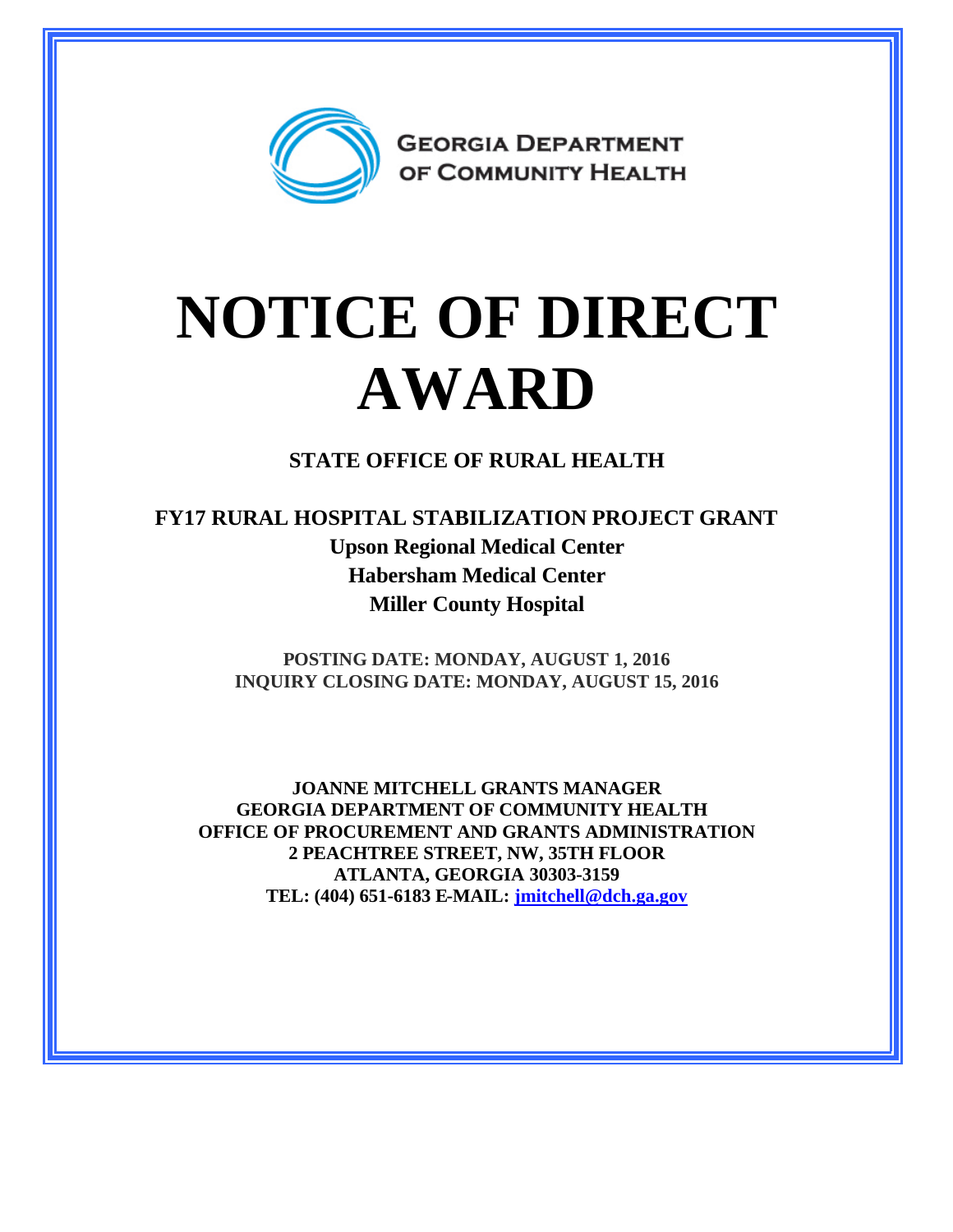| <b>DIRECT AWARD JUSTIFICATION</b>                                               |                                                                                                                                                                                                                                                                                                                                                                                                                                                                                                                                                                                                                                                                                                                                                   |  |
|---------------------------------------------------------------------------------|---------------------------------------------------------------------------------------------------------------------------------------------------------------------------------------------------------------------------------------------------------------------------------------------------------------------------------------------------------------------------------------------------------------------------------------------------------------------------------------------------------------------------------------------------------------------------------------------------------------------------------------------------------------------------------------------------------------------------------------------------|--|
| <b>RURAL HOSPITAL STABILIZATION PROJECT GRANT</b>                               |                                                                                                                                                                                                                                                                                                                                                                                                                                                                                                                                                                                                                                                                                                                                                   |  |
| Upson Regional Medical Center, Habersham Medical Center, Miller County Hospital |                                                                                                                                                                                                                                                                                                                                                                                                                                                                                                                                                                                                                                                                                                                                                   |  |
| <b>AGENCY</b><br><b>BACKGROUND</b>                                              | The Georgia Department of Community Health (DCH) was created in 1999 by Senate<br>Bill 241 and has the responsibility for insuring over two million people in the State of Georgia, maximizing<br>the State's health care purchasing power, coordinating health planning for State agencies and proposing<br>cost-effective solutions for reducing the number of uninsured. Within DCH, the State Office of Rural<br>Health (SORH) serves Georgians by improving access to health care in rural and underserved areas to<br>improve health status and reduce health disparities.                                                                                                                                                                  |  |
| <b>PROGRAM</b><br><b>OVERVIEW</b>                                               | The Department of Community Health, State Office of Rural Health works to improve access to health care<br>in rural and underserved areas and to reduce health status disparities. SORH provides funding for<br>institutional framework that links small rural communities with State & Federal resources to help develop<br>long-term solutions to rural health problems.<br>The primary objectives include the following:                                                                                                                                                                                                                                                                                                                       |  |
|                                                                                 | Empower communities to strengthen and maintain the best possible health care using existing<br>resources;<br>Provide up-to-date health systems information and technical assistance;<br>Build strong partnerships to meet local and regional needs;<br>Provide incentives to local areas to implement integrated service delivery systems; and<br>Be the single point of contact for all regional issues related to heath care.<br>$\bullet$<br>The purpose of the FY17 Rural Hospital Stabilization Project Grant is to provide funding to three rural<br>community hospitals for the development of community specific projects based on the identified "Hub<br>and Spoke" model adopted by the Georgia Rural Hospital Stabilization Committee. |  |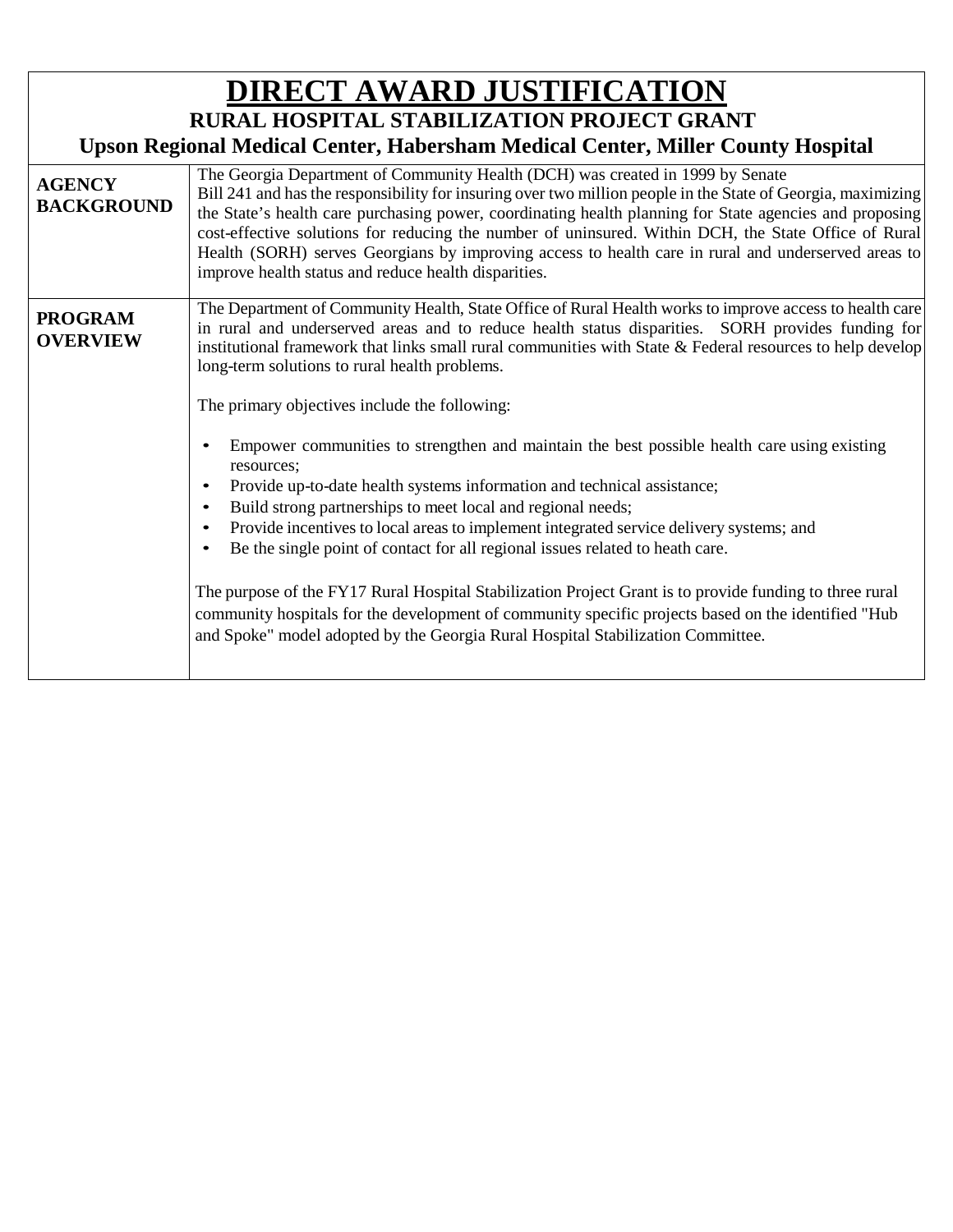| <b>AWARD</b><br><b>JUSTIFICATION</b> | The Georgia Department of Community Health intends to award the identified FY17 Rural Hospital<br>Stabilization Project eligible organizations below in the amount of \$1,000,000 per organization to:                                                                                                                                                                                                                                                                                                                                                           |
|--------------------------------------|------------------------------------------------------------------------------------------------------------------------------------------------------------------------------------------------------------------------------------------------------------------------------------------------------------------------------------------------------------------------------------------------------------------------------------------------------------------------------------------------------------------------------------------------------------------|
|                                      | 1. Provide \$100,000 in local matching funds remitted to:<br>Department of Community Health<br><b>State Office of Rural Health</b><br>ATTN: Patsy Whaley, Executive Director.<br>502 South 7 <sup>th</sup> Street<br>Cordele, Georgia 31015                                                                                                                                                                                                                                                                                                                      |
|                                      | 2. Identify physician champion and other key medical and business community stakeholders to be<br>included in, and/or effected by, the project;<br>Coordinate Community Stakeholder Group work sessions & meetings with the intent of clearly<br>3.<br>identifying project goals and objectives, requesting input, determining available resources, and<br>identifying possible challenges or obstacles that may decrease effectiveness or benefit of project;                                                                                                   |
|                                      | Coordinate community awareness events regarding the Grant and new programs and services<br>4.<br>including individually and collectively representing the project to various audiences at the local,<br>state and national levels as requested;<br>Develop a written project plan that fully demonstrates a commitment to a data driven model to<br>5.                                                                                                                                                                                                           |
|                                      | support the Governor's Rural Hospital Stabilization Program:<br>a. The GRANTEE must provide a written plan to address:<br>Building an integrated Hub & Spoke model;<br>i.<br>ii.<br>Reducing and/or eliminating potentially preventable readmissions to reduce<br>fines and penalties;                                                                                                                                                                                                                                                                           |
|                                      | Reducing non-emergent Emergency Room utilization;<br>iii.<br>Establishing a mechanism to guide patients based upon the principle of the<br>iv.<br>delivery of "the right care, at the right time and in the right setting"; and<br>Maximizing new or existing technology including telemedicine, information<br>V.                                                                                                                                                                                                                                               |
|                                      | technology.<br>Develop and provide Performance Measure Dashboards for quarterly reporting of data<br>6.<br>demonstrating progress and impact;<br>a. Local program specific Performance Measure Dashboard (within work plan template); and<br>b. RHSC Standardized Performance Measure Dashboard.                                                                                                                                                                                                                                                                 |
|                                      | 7. Maintain appropriate staff responsible for the management and daily operations of the grant;<br>a. Assign a dedicated Project Manager to be responsible and accountable for the work plan,<br>budget, invoicing & reporting in a timely manner; and be available to travel for<br>collaborative meetings/trainings and regional/statewide project presentations.                                                                                                                                                                                              |
|                                      | 8. Ensure appropriate documentation is maintained for all deliverables and expenditures related to<br>the Agreement;<br>Submit detailed quarterly reports using the project Work Plan template and an accompanying<br>9.<br>narrative document describing progress to include;<br>a. Description of project progress, impact, and effectiveness to date;                                                                                                                                                                                                         |
|                                      | Quarterly data collected to include the local program specific Performance Measures;<br>$\mathbf{b}$ .<br>Financial progress report and supporting documentation; and<br>$c_{\cdot}$<br>Successes, barriers and lessons learned.<br>d.<br>10. Provide a comprehensive final report to SORH no later than July 15, 2018 following the expiration                                                                                                                                                                                                                  |
|                                      | of the Agreement Term. The final report should include a summary of all activities conducted by<br>GRANTEE, to include data analysis, financial reports reflecting programmatic revenue and<br>expenses as well as grant fund reconciliation, a summary of the overall results and impact of the<br>GRANTEE's services. GRANTEE shall also use the results and findings of the project to include<br>an opinion of the feasibility of replicating the model throughout rural Georgia and determine the<br>financial viability of sustaining the program locally; |
|                                      |                                                                                                                                                                                                                                                                                                                                                                                                                                                                                                                                                                  |

11. Adhere to other instructions that may be periodically required of the SORH.